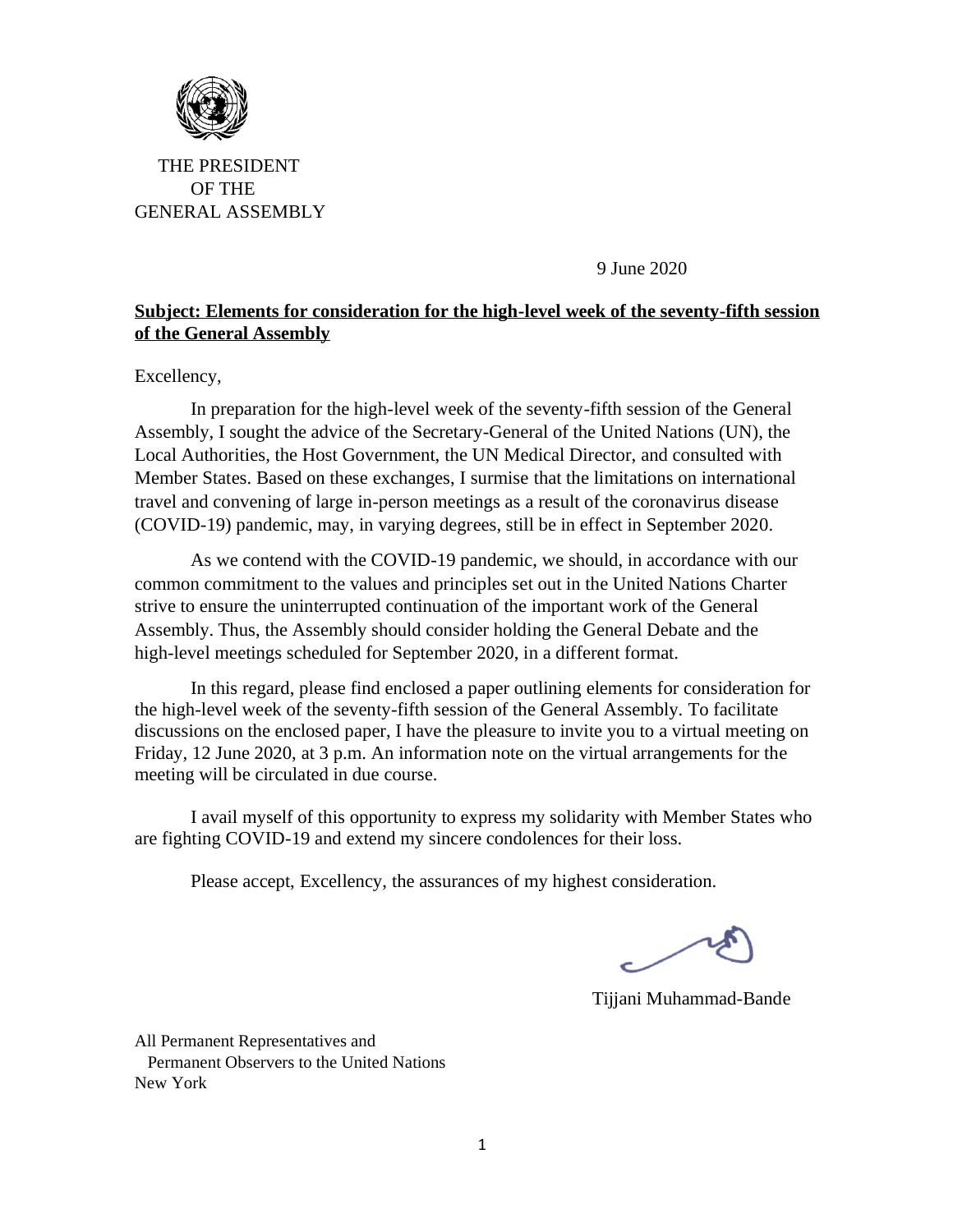

**Elements for consideration for the high-level week of the seventy-fifth session of the General Assembly due to expected continued limitations on holding large in-person meetings as a result of the coronavirus disease (COVID-19) pandemic in September 2020** 

- The General Debate would take place as scheduled from 22 to 29 September 2020, to allow for the remainder of the seventy-fifth session, in both the plenary and the Main Committees, to proceed with the guidance usually expressed by national leaders during this Debate;
- The opening of the General Debate would take place with the President of the seventy-fifth session of the General Assembly delivering his opening statement and the Secretary-General of the United Nations presenting his report on the work of the Organization in the General Assembly Hall on 22 September 2020;
- Heads of State and Government or Ministers representing Member States would address the General Debate via pre-recorded video statements. A video statement by one of these high-ranking officials should be submitted by each Member State to the United Nations Secretariat through the Permanent Mission. Alternatively, the Permanent Representative could deliver a statement in the General Assembly Hall. The video statement should be submitted under embargo five days in advance of the scheduled General Debate;
- The video statements would be played on screens in the General Assembly Hall based on a previously announced list of speakers. In this context, the Department for General Assembly and Conference Management (DGACM) would receive requests for inscription in the list of speakers on the e-deleGATE portal per usual practice. Following the expiration of the deadline for inscription, DGACM would be able to prepare the Provisional List on the basis of "first come first served" and expressions of preference adjusted for established protocol;
- Head of State and Government or Ministers would be encouraged, as usual, to limit the length of their pre-recorded statements to15 minutes;
- Physical presence in the General Assembly Hall for the General Debate would be limited to one or, if the situation allows, two delegates per delegation based in New York to limit the footprint and the number of people into the UN building, on condition that guidance of the UN Medical Services in September and the meeting risk assessment enable such large physical presence in the General Assembly Hall.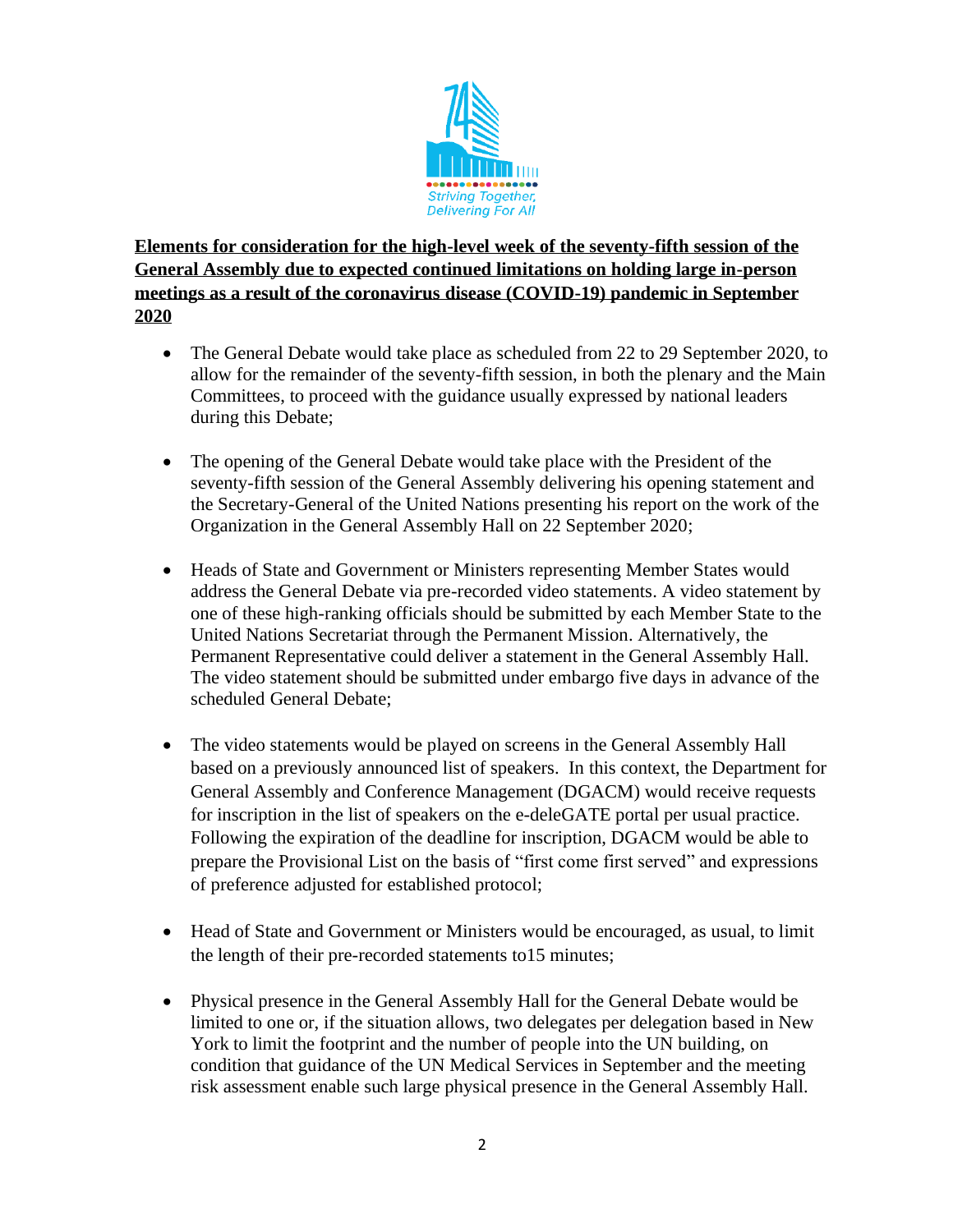- All persons physically present in the General Assembly Hall would be required to be free of symptoms consistent with COVID-19. In addition, delegates would need to maintain the recommended physical distancing and to wear a face covering on the premises at all times;
- Similar arrangements would be made for the high-level meeting of the Assembly to commemorate the seventy-fifth anniversary of the United Nations scheduled on 21 September 2020. This high-level meeting of the Assembly will take place in the General Assembly Hall, with physical presence in the General Assembly Hall limited to one or, if the situation allows, two delegates per delegation based in New York to limit the footprint and the number of people into the UN building, on condition that guidance of the UN Medical Services in September and the meeting risk assessment are enabling such large physical presence in the General Assembly Hall.
- Heads of State and Government or Ministers representing Member States would also address the high-level meeting via pre-recorded video statements. A video statement by one of these high-ranking officials should be submitted by each Member State to the United Nations Secretariat through the Permanent Mission. The video statement should be submitted under embargo five days in advance of the high-level meeting;
- As a result of the coronavirus disease (COVID-19) pandemic, taking into account the need for physical distancing and limitations on the number of individuals physically present in the UN building at the same time, reducing the total capacity of conference rooms and the UN premises, there will be implications for the high-level meetings to be held in parallel to the General Debate, consistent with the modalities outlined in relevant resolutions. Taking into account the limitations to hold parallel meetings, Member States may therefore wish to consider revising the schedule for high-level meetings as follows:
	- o the Summit on Biodiversity to be held on Wednesday, 30 September 2020;
	- o the high-level meeting of the General Assembly on the twenty-fifth anniversary of the Fourth World Conference on Women to be held on Thursday, 1 October 2020; and
	- o the high-level meeting to commemorate and promote the International Day for the Total Elimination of Nuclear Weapons to be held on Friday, 2 October 2020.
- Similar arrangements would be made for the high-level meetings. Each high-level meeting will take place in the UN building, with limited physical presence to one or, if the situation allows, two delegates per delegation based in New York. Heads of State and Government or Ministers representing Member States would participate via virtual platform. Further details regarding each high-level meeting will be communicated in due course.
- All statements made in any of the six languages of the General Assembly would be interpreted into the other five languages in full respect of the commitment of the United Nations to multilingualism;